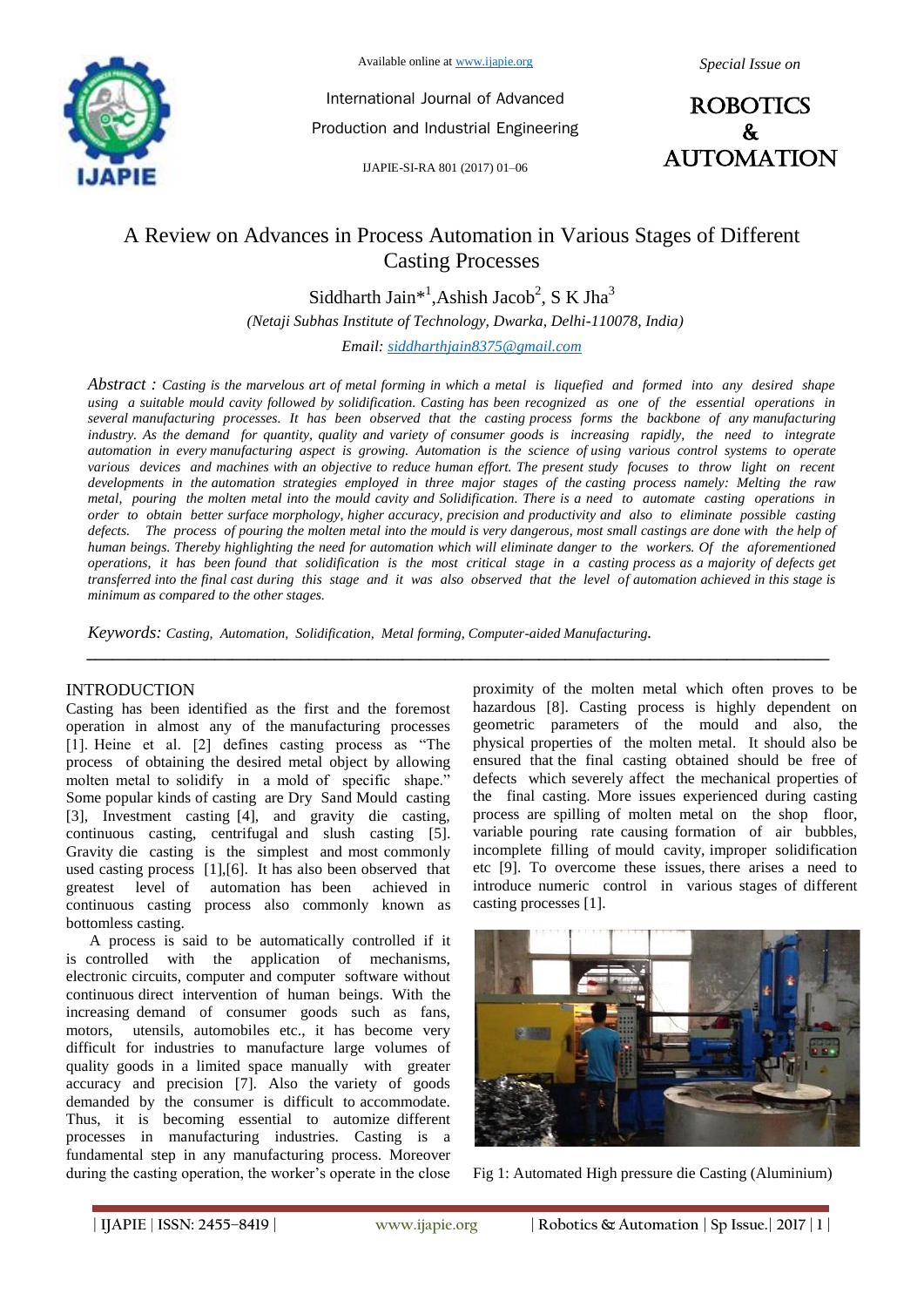The continuous casting technology accounts for 94% of the world steel production. It is one of the fundamental technologies which is easier to automate as the output obtained in this casting process is continuous [10]. Another commonly used casting process is high pressure die casting which is widely used I, n telecommunication automotive and aerospace equipment manufacturing industries to manufacture aluminium components [11],[12]. In this process molten metal (aluminum) is injected with a die casting machine under force using considerable pressure into a steel mold or die to form final products [13]. As the demand for different products manufactured using these processes is increasing, the need for automating these processes has increased.

This paper attempts to address various automation strategies and practices prevailing in various stages namely melting, pouring and solidification of different casting processes which are widely being used in the casting industry to highlight the recent advances which would help in finding the research gaps and future scope in the area.

#### II. STAGE I: MELTING

Proper consideration must be given to factors such as gases in the metal, selection and control of scrap, flux, furnace and temperature in order to obtain a good, defect free casting. To achieve these objective it is required to plan and schedule the activities in the melt shop effectively. Xu et al. [14] introduced an innovative scheduling approach of a large scale integrated steel plant in order to improve its productivity and energy efficiency. The proposed a bilevel intersection coordination heuristic where the bottleneck-stages and the coupling between the stages are modelled at the upper-level coordinator (as a MILP) while the original distributed schedulers are solved at the lower level based on given coordination variables from the coordinator. It has also been observed that in a large scale automated steel plant, dynamic bulging, a variation of the magnitude and/or the shape of the bulges, may occur and lead to a fluctuation of the height of molten steel with serious consequences in terms of quality and damage. A steady growth of these fluctuations is called mold level hunting.

Passenbrunner et al. [15] utilised switching control strategies to address this issue and increase the throughput of such plants.

Casting Process is a distributed parameter system (DPS) defined on complex 3D definition domain. Modeling, simulation and evaluation of real-time experiments in this area is now widely accepted as an important tool in product design and process development to improve productivity and casting quality [16],[17]. Simulation methods have contributed since their origins to obtain a better knowledge related to the materials and the manufacturing processes [18], and as a consequence to improve the manufacturing methods [19].

Thompson [20] designed an adaptive microprocessor control for providing a low fire mode and high fire mode of the heating cycle as a function of current cycle. Resistance type induction furnaces are increasingly being used in melting and casting of metals as melting of metal requires an exact temperature and the operating conditions of these type of furnaces could be easily and automatically varied and adjusted to the desired temperature requirements [21].

In mass production of metal parts made through casting in permanent molds or die casting machines, it is required to supply a fixed amount of molten metal, free from slag, delivered to mold at specified temperature periodically within a short period of time. Mario invented a means of dispensing the required amount of molten metal automatically by applying equal pressure to the molten metal during periods of time increasing from one dispensing operation to the next in equal increments to compensate for the level decrease in the container during the preceding discharges.



Fig 2: Multiple zone heating control in induction furnace [22]

Simcock [22] designed an Induction heating furnace which employs pulse width modulation to control temperature in multiple zones. As seen from figure 2, the furnace comprises of an induction coil divided into individual sections associated with respective zones. These zones are powered in parallel under regulation from controller.

Stringent environmental regulations and increased safety requirements are the major drivers for process automation in metal melting process [23]. Craig [24] in his research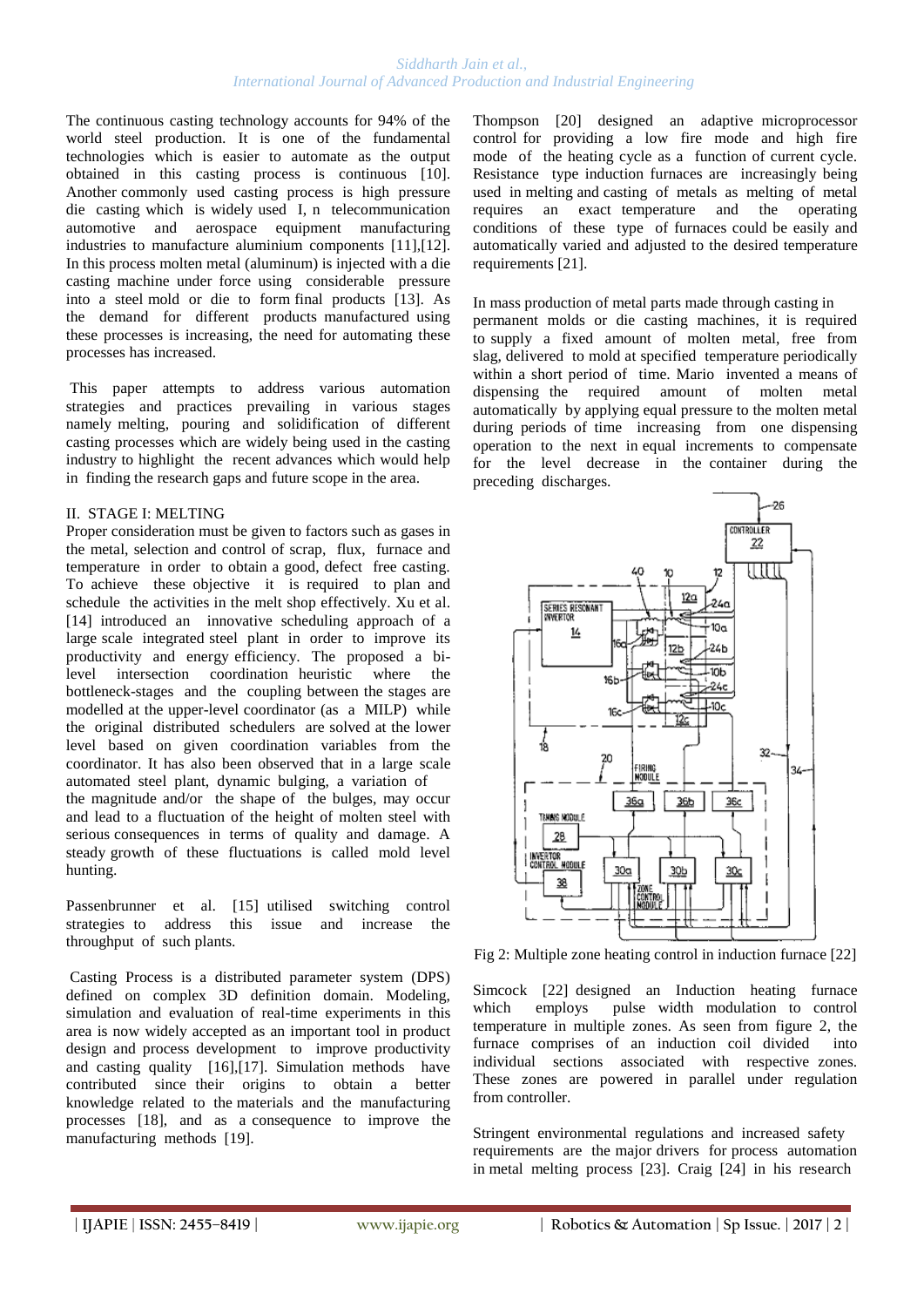highlighted the importance of computer-aided design and simulation, use of controllers and instruments, computeraided quality control etc. in order to achieve automation in mass production of steel. Matarazzo [25] devised a new control based using a cognitive decision making system to foster reduction of scrap in casting of superalloys for aerospace applications taking information from the measured values and the values obtained from sensors working on the principle of artificial neural network (ANN).

## III. POURING

During the casting processes, molten metal was poured manually and is still done in many industries. This has a very deep impact on the castings as it results in defects in the final mold [26]. This is one of the main problems faced by many industries using manual method of pouring the metal in the mold. Therefore industries nowadays have started to apply automation in pouring using many different methods that provide better castings with lesser defects. This was a major breakthrough in the castings industry that helped helped improve the pouring efficiency of the metal into the mold.

Pouring of the metal into the mold in continuous castings can be regulated with the help of a tundish nozzle [27]. This nozzle could be used to regulate the flow of the molten metal into the mold. The nozzle helps in variably regulating the flow to help create better mould. This process involves measuring the amount of material present in the mold and then supplying the required amount using the tundish nozzle.



Fig 3: A Tundish nozzle [27]

Calculating the flow rate of the molten liquid in the mold is a very serious challenge. Conventional flow meters get ruined due to the hot molten metal [28]. Therefore other methods like an extended Kalman filter and Sensor Dynamics compensation are used for calculating the flow of the molten metal. These are very easy to construct. Therefore the issues faced due to the conventional flow meters are eliminated.



Fig 4: Apparatus for automatically pouring molten metal [30]

 There are other methods of controlling technologies wherein an electromagnetic pump precisely pours a quantitative amount of molten liquid to the mold [29]. This electromagnetic pump easily pumps in the required amount of molten metal to the mold as per the requirement of the mold.

This is a very efficient method for mold formation. There are other methods like an automated pouring mechanism that has been designed that uses photoelectric cells which help in working as a switching mechanism. These sense only IR (Infrared) rays [30]. This prevents unwanted light rays from striking the photoelectric cell and causing a switching in the mechanism. The IR method provides a much better approach to sense the level of the molten metal in the mold. There has to be minimum supervision of the operators during pouring [31].

There is another design that involves a lot of components like the level detectors, the ladle tilting angle detector, a ladle tilting servomechanism, mold position detectors and a control device [32]. This control device is used to synchronize the signals of the level detectors and then maintains the tilt angle accordingly. The overall system is controlled perfectly to provide a much better pouring so as to get a very good mold. There is another technique where the pressure of a molten metal is controlled to achieve a better casting. There are not many methods that use this technique [33].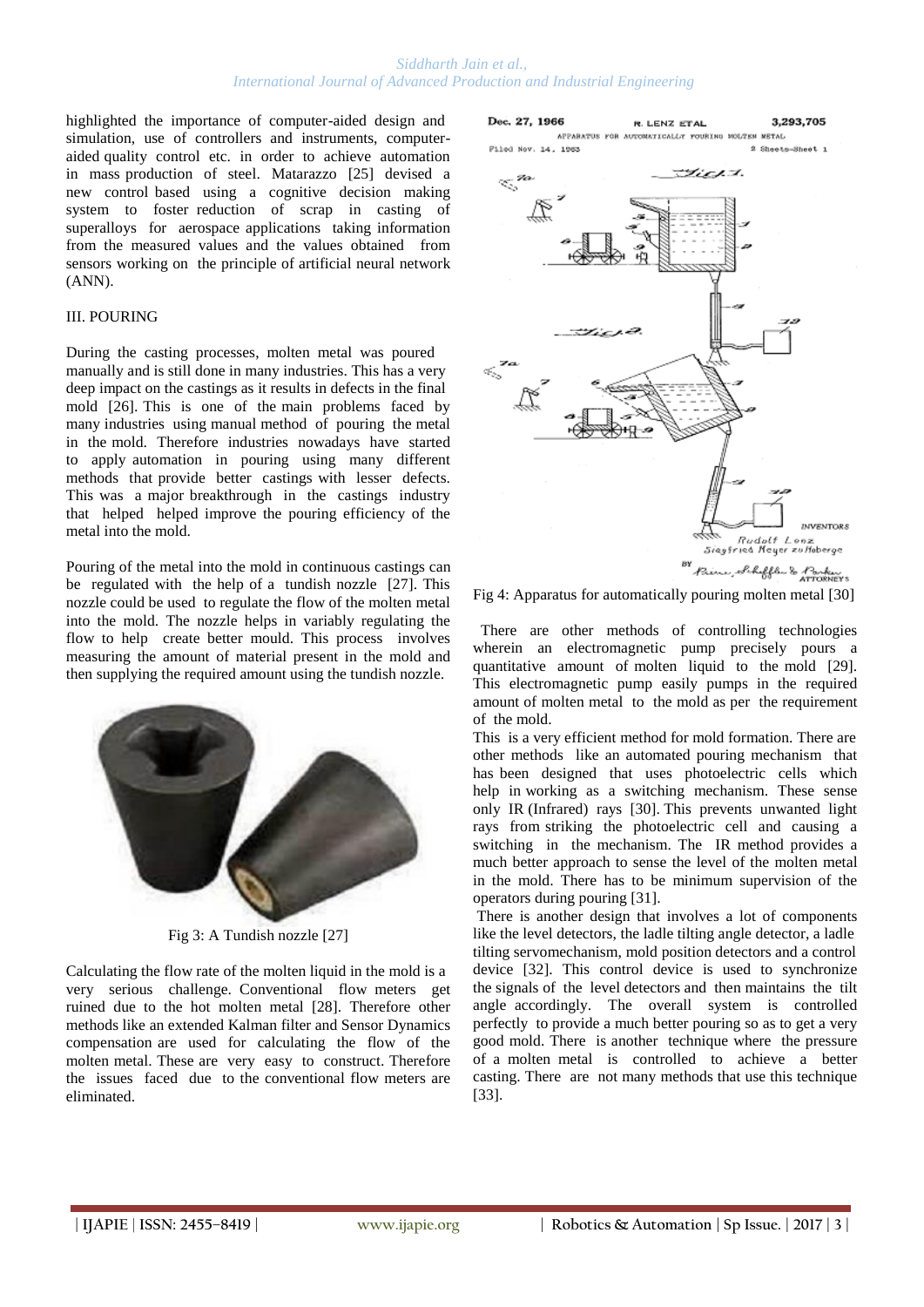

Fig 5: The tilt angle in automatic metal forming machine [32]

# IV. SOLIDIFICATION

There have been only few studies on the solidification in a continuous casting process of copper tubes that caused failures due to the lack of control in the process. The basic casting process used nowadays is diffusion casting [34]. It is basically applicable to many ferrous and nonferrous alloys.

There haven't been many studies on the automation of the solidification process. Only if the temperature is maintained throughout the mold can there be a proper casting with no defects. This is a very tedious process and requires an in-depth knowledge of the temperature distribution in the molten metal. There are studies done on copper tubes to prevent the defects from creeping in them [35].

One of the few Automation processes in solidification are using NN (Neural Networks) technology.The conventional processes were based on a static relationship between casting speed and water flow rate in each cooling zone. This does not consider a main element that is the dynamic surface temperature [36]. Usually such a parameter was not considered effectively in continuous casting process. Only when dynamic surface temperature is considered can we achieve a good slab quality.

 Here the Neural Network is used to identify the nonlinear behaviour heat transfer model in a continuous casting process. In this a dynamic heat transfer model was developed using dynamic heat balance. The Neural Network

strategy is used to give a temperature which is stable and a PID is used.

The solidification feeding velocity and the ability of vacuum counter pressure casting technology depends on the magnitude of keeping pressure mainly [37]. The higher the keeping pressure the stronger the feeding velocity and ability are, the denser the microstructure.



Fig 6: Structure of NN for Temperature Control [36]

 In high pressure castings defects creep in due to high pressure and a technique was designed to prevent the defects from occurring in the molten metal. Due to pressing at high pressure during the casting process the surface of the product was rough. This process using GPC (Generalized Predictive Control) help create castings with better surface finish.

A switching control for suppressing the pressure of the press marks a very novel method for casting.

 Computer aided analysis have been conducted to find out the thermal characteristics of various alloys during insitu. Melting and solidification [38]. Numerical simulations have been conducted nowadays for detecting better castings. But the industrial application of such processes have not been very deeply impacted. The numerical analysis helps to check the various thermal characteristics undergoing during the process of solidification. This could help prevent direct impact on the product due to defects. Close monitoring could further reduce the aspect of defects in castings.

Using thermal analysis approach the behavior of the metal during solidification could be determined. This is a novel method for finding out the various imperfections that could occur in the mold after solidification. This is a very ideal process that should be used in industries but is not very commonly used. This could help in developing better castings with very little defects and could help sustain the life of castings to a longer period of time.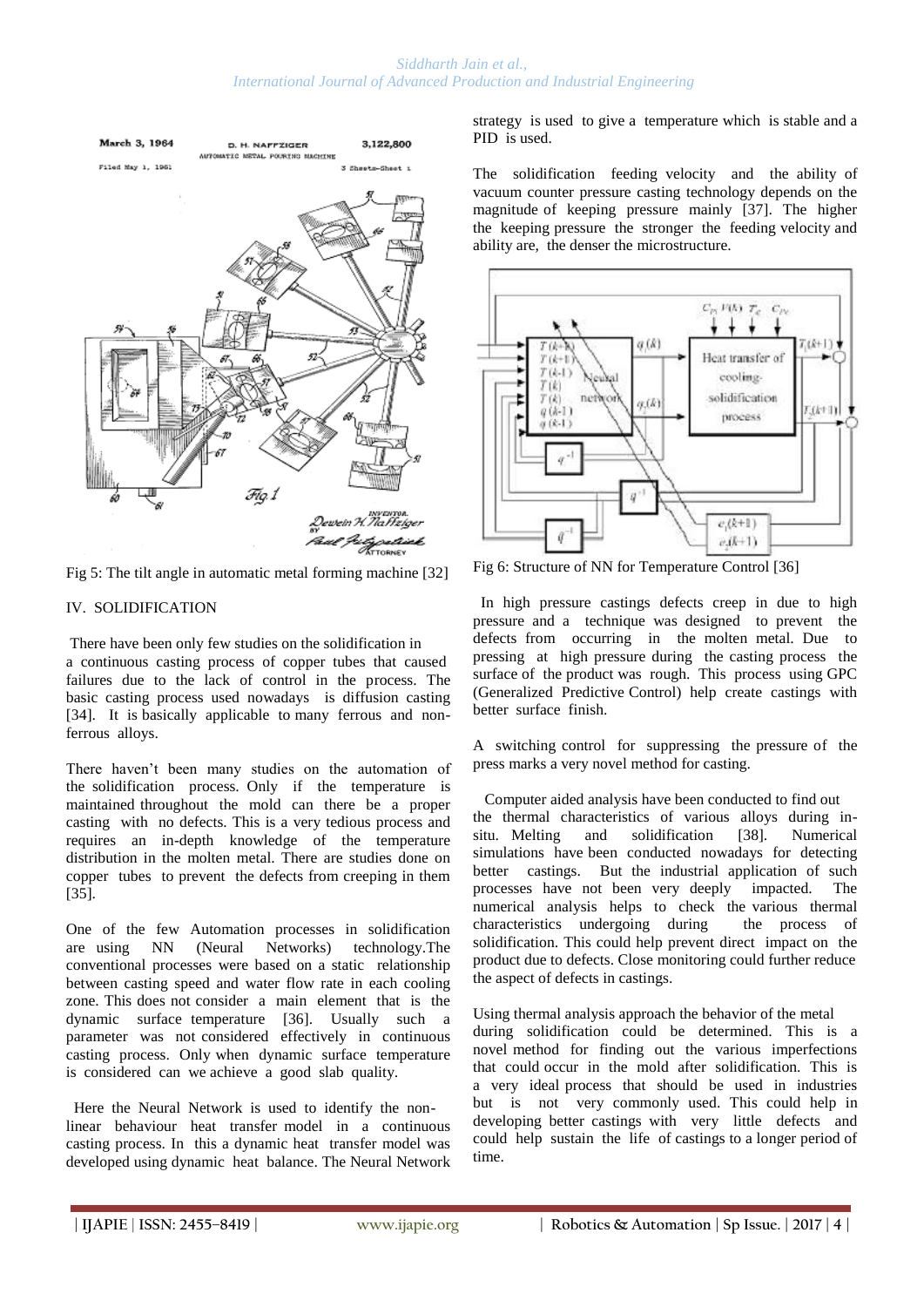#### V. CONCLUSION

Thus, it can be concluded that casting forms such an important part of the manufacturing industries worldwide. It takes birth from a certain liquid metal and becomes a product with a lot of complex shapes and sizes. A metal is first melted then checked for fluidity using a certain standard testing apparatus and then poured into the mold, many parameters are taken care of and then solidification results in the final product. After studying about the three stages in castings we found out that automation has been applied in both melting and pouring to a commercial point of view as well. But automation in solidification is done on experimental basis and not commercially applied completely. This is one area where a lot of work could be done. Solidification is an important step to create a proper casting with desirable mechanical properties. The molten metal has to maintain a certain temperature to result in uniform cooling or else the castings will develop voids and various other defects. This could use automation to help prevent defects that could occur while handling the molten metal manually. Nowadays the very stringent environmental concerns are taken on prime importance hence automation is required to create a more environment friendly process. Another reason of using Automation is to prevent the dangers to the workers who handle the hot molten liquid and the heavy machinery during castings.

Various numerical simulations help analyse various defects that could occur in castings before the actual product is designed. These computerized approaches if used in real time monitoring of the mold and Neural Networks technology could create castings of better quality. These processes could be applied in castings to understand castings behaviour and take corrective actions for best quality castings.

#### **REFERENCES**

- [1] Birkhold, M., Friedrich, C., & Lechler, A. "Automation of the Casting Process using a model-based NC Architecture." IFAC-Papers On Line, vol. 48, no. 17, pp. 195-200, Dec. 2015.
- [2] Heine, R. W., Loper, C. R., & Rosenthal, P. C. "Principles of metal casting." Tata McGraw-Hill Education, 2001.
- [3] Ghosh, A., & Mallik, A. K. "Manufacturing science." Ellis Horwood, 1986.
- [4] Beeley, P. R., & Smart, R. F. (Eds.). "Investment casting", London:Institute of Materials, 1995.
- [5] Horton, R.L. "Rotational slush molding method." U.S. Patent No. 4,898,697, Feb. 1990.
- [6] Arunkumar, S., Rao, K. S., & Kumar, T. P. "Spatial variation of heat flux at the metal–mold interface due to mold filling effects in gravity die-casting." International journal of heat and mass transfer, vol. 51, no. 11, pp. 2676-2685, June 2008.
- [7] Nowacki P.J. "The Importance of Automatic Control", Automatica Vol. 5, No. 5, September 1969, pp. 541-547
- [8] Zoike, E., Lemke, E., Ließmann, J. "BKK Seelische Krankheiten prägen das Krankheitsgeschehen." Gesundheitsreport 2008. Pp. 50-53, 2008.
- [9] Perzyk, M., & Kochański, A. "Detection of causes of casting defects assisted by artificial neural networks" Proceedings of the Institution of Mechanical Engineers, Part B: Journal of Engineering Manufacture, vol. 217, no. 9, pp. 1279-1284, Sept. 2003.
- [10] Ondrejkoviĉ, K., Buĉek, P., Noga, P., Tkáĉ, L., & Hulko, G. "Modeling and Control of Temperature Field of the Secondary Cooling Zone in Continuous Casting of Steel As Distributed Parameter System.", IFAC Proceedings, Vol. 46, No.9, pp. 1483-1488, Dec 2013.
- [11] Lee, S. G., Gokhale, A. M., Patel, G. R., & Evans, M. (2006). Effect of process parameters on porosity distributions in high-pressure die-cast AM50 Mg-alloy. Materials Science and Engineering: A, Vol. 427, No. 1, pp. 99-111, July 2006.
- [12] Dargusch, M. S., Dour, G., Schauer, N., Dinnis, C. M., & Savage, G. "The influence of pressure during solidification of high pressure die cast aluminium telecommunications components", Journal of materials processing technology, Vol. 180, No. 1, pp. 37-43, Dec 2006.
- [13] Niu, X. P., Hu, B. H., Pinwill, I., & Li, H. "Vacuum assisted high pressure die casting of aluminium alloys", Journal of Materials Processing Technology, Vol. 105, No. 1, pp. 119-127, Sept 2000.
- [14] Xu, C., Sand, G., Harjunkoski, I., & Engell, S. "An innovative scheduling coordination method for improved productivity and energy efficiency of a large-scale integrated steel plant", IFAC Proceedings Vol. 45, No. 23, pp. 250-255, Sept 2012.
- [15] Passenbrunner, T. E., Ortner, P., Colaneri, P., & del Re, L. "Mold level control of a continuous casting plant by switching control strategies" IFAC Proceedings Vol. 43, No. 14, pp. 1350-1355, Sept 2010.
- [16] Belavý, C., Hulko, G., Rohal, B., Buček, P., & Noga, P. "Uncertainty analysis and robust control of temperature fields of casting mould as distributed parameter systems", IFAC Proceedings Volumes, Vol. 42, No. 4, pp. 2155-2160, Dec 2009.
- [17] Belavý, C., Buček, P., Noga, P., & Hulkó, G. "Robust control synthesis of benchmark casting process temperature fields", 2007.
- [18] Logunova, O. S. "Internal-defect formation and the thermal state of continuous-cast billet", Steel in Translation, Vol. 38, No. 10, pp. 849-852, Oct 2008.
- [19] Anglada, E., Meléndez, A., Maestro, L., & Domiguez, I. "Adjustment of numerical simulation model to the investment casting process", Procedia Engineering, 63, pp. 75-83, Dec 2013.
- [20] Thompson, K.D. "Adaptive microprocessor control system and method for providing high and low heating modes in a furnace." U.S. Patent No. 5,340,028. Aug. 1994.
- [21] Tama, M. "Installation for the measurement and the control of the temperature in a metal melting and particularly in a submerged resistor type induction furnace." U.S. Patent No. 2,519,941. Aug. 1950.
- [22] Simcock, J.H. "Induction heating apparatus with PWM multiple zone heating control." U.S. Patent No. 5,349,167. Sep. 1994.
- [23] Holleis, G. (1992). Engineering of casters: Integrated process automation, In Practice of Steelmaking, Part 5: Continuous casting, metallurgy of iron Vol.11, A supplement to the Gmelin handbook of inorganic chemistry (4th ed.). Berlin: Springer, pp. 106a–109a.
- [24] Craig, I. K., Camisani-Calzolari, F. R., & Pistorius, P. C. "A contemplative stance on the automation of continuous